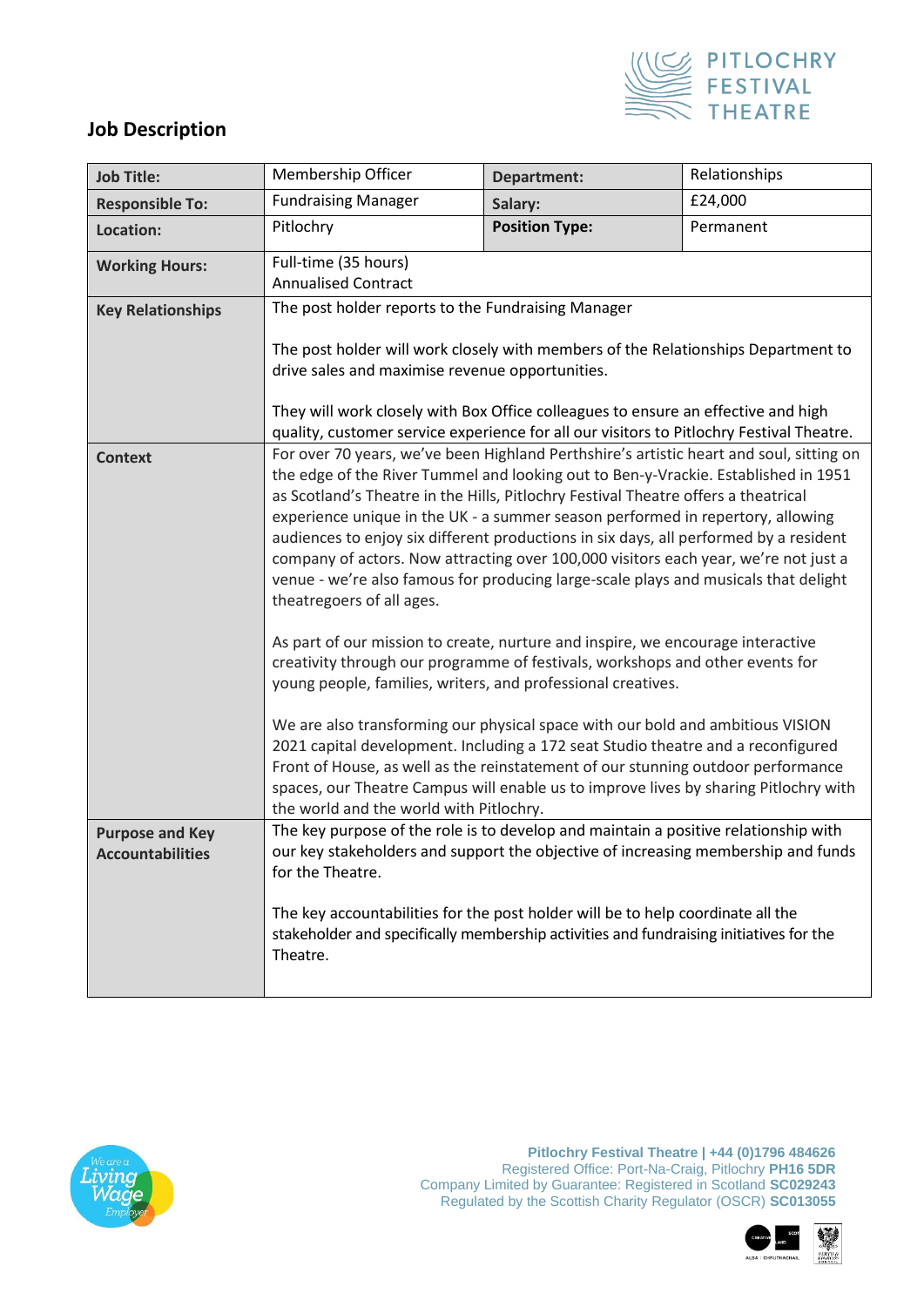$\overline{\phantom{a}}$ 

| Membership               | Manage and grow the membership programme by creating and implementing plans to             |  |  |  |
|--------------------------|--------------------------------------------------------------------------------------------|--|--|--|
| <b>Management</b>        | upgrade existing members and engage new members.                                           |  |  |  |
|                          | Devise, coordinate and deliver experiences for Members including events etc.               |  |  |  |
|                          | Provide regular reporting on Member engagement and develop and deliver a                   |  |  |  |
|                          | programme of communications and campaign materials for promotion, cultivation,             |  |  |  |
|                          | stewardship and retention, ensuring members are satisfied and engaged.                     |  |  |  |
|                          | Develop partnerships, create ways of engaging and activating current and prospective       |  |  |  |
|                          | partners both within the community and further afield.                                     |  |  |  |
|                          |                                                                                            |  |  |  |
| <b>Fundraising</b>       | Coordinate the engagement and cultivation activities to involve stakeholders by creating   |  |  |  |
| <b>Management</b>        | bespoke events ranging from entertaining potential supporters, backstage tours, thank      |  |  |  |
|                          | you events and utilise corporate events.                                                   |  |  |  |
|                          | Manage the invitation process including the invites list, ensuring details are recorded on |  |  |  |
|                          | the database.                                                                              |  |  |  |
|                          | Co-ordinate communications with donors through print and digital media, including          |  |  |  |
|                          | website, email social media to ensure an effective stewardship of donors, helping to       |  |  |  |
|                          | build upon our community of supporters.                                                    |  |  |  |
|                          | Ensure effective fundraising communications by working closely with Marketing.             |  |  |  |
|                          |                                                                                            |  |  |  |
| <b>Fundraising</b>       | Update our contacts within Spektrix regularly and develop the fundraising function         |  |  |  |
| Operations-              | within the database to ensure best practice.                                               |  |  |  |
| Database,                | Develop the Donor Research function for identifying potential new major donors and         |  |  |  |
| <b>Research</b>          | links to possible partnerships and corporate sponsors which will include desk research     |  |  |  |
|                          | and collating information from across the Theatre's staff. Draft briefings and assist in   |  |  |  |
|                          | proposal writing.                                                                          |  |  |  |
|                          |                                                                                            |  |  |  |
| Compliance               | Liaise with Finance to ensure effective banking and thanking of gifts and ensuring Gift    |  |  |  |
|                          | Aid returns to HMRC are done on a regular basis.                                           |  |  |  |
|                          | Ensure compliance with data protection and fundraising regulation.                         |  |  |  |
|                          |                                                                                            |  |  |  |
|                          |                                                                                            |  |  |  |
| Environmental            | To support the Executive Director, as Chief Executive of the organisation, and the         |  |  |  |
|                          | nominated Green Champion in meeting organisational aims and ambitions for its              |  |  |  |
|                          | environmental impacts.                                                                     |  |  |  |
|                          |                                                                                            |  |  |  |
| <b>Health and Safety</b> | To support the Executive Director, as Chief Executive of the organisation, in their        |  |  |  |
|                          | legislative duties under the Health and Safety at Work etc. Act 1974.                      |  |  |  |
|                          | Attend training as required to update knowledge and skills, and to be able to comply       |  |  |  |
|                          | with relevant statutory requirements to a high standard.                                   |  |  |  |
|                          |                                                                                            |  |  |  |
|                          |                                                                                            |  |  |  |
| Other                    | To champion and promote organisational values and behaviours and act as an                 |  |  |  |
|                          | ambassador for the Theatre.                                                                |  |  |  |



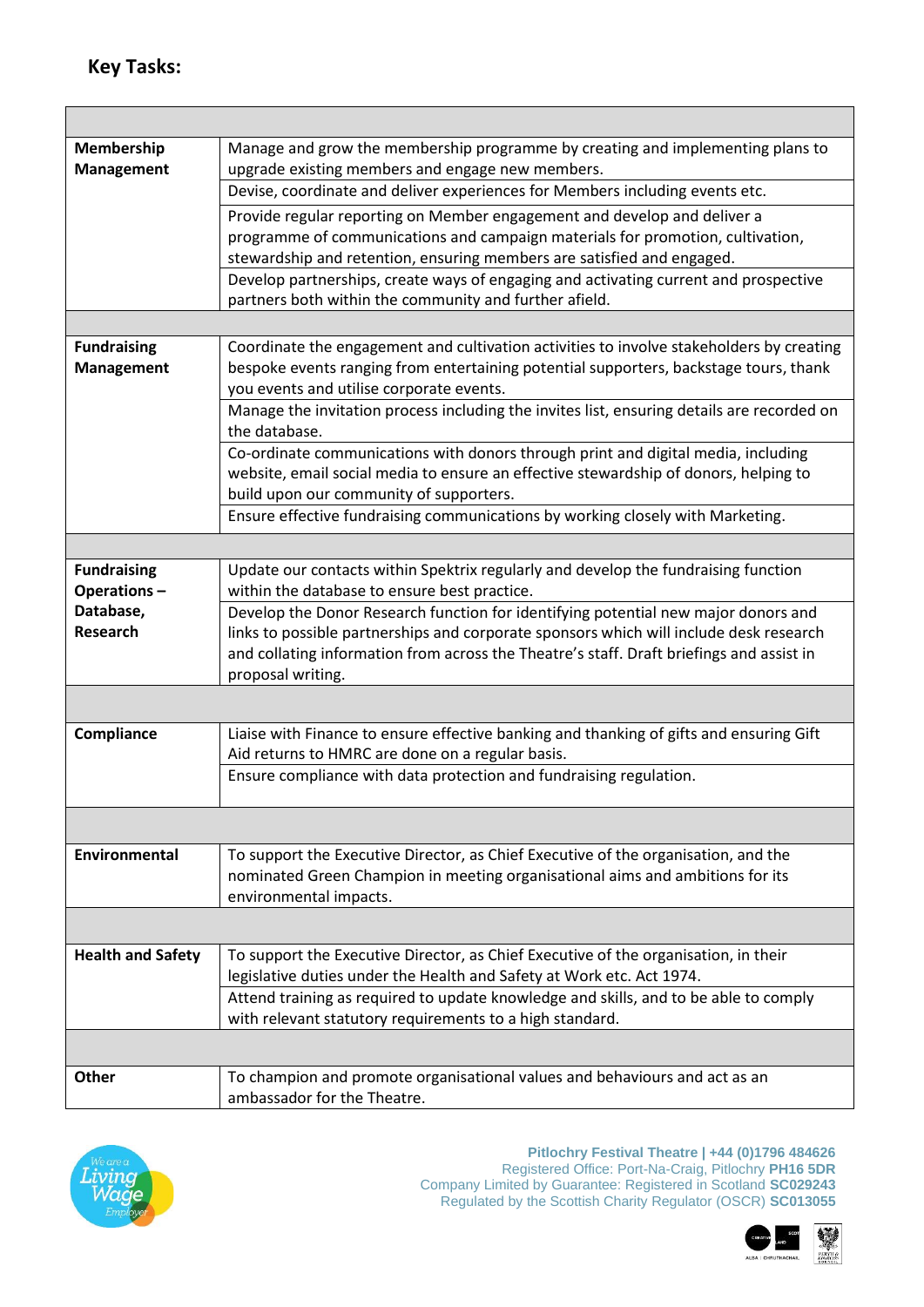|  | To always act in the best interests of the Theatre and in line with all company policies.                                                                                       |
|--|---------------------------------------------------------------------------------------------------------------------------------------------------------------------------------|
|  | Any other duties or projects required by the Executive Director or Board of Trustees to<br>ensure the general smooth and efficient operation of the buildings and organisation. |
|  | Assist the Department with work experience placements, offering work shadow<br>opportunities, training and mentoring as required.                                               |
|  | Actively promote staff welfare, development and training opportunities throughout the<br>Theatre.                                                                               |



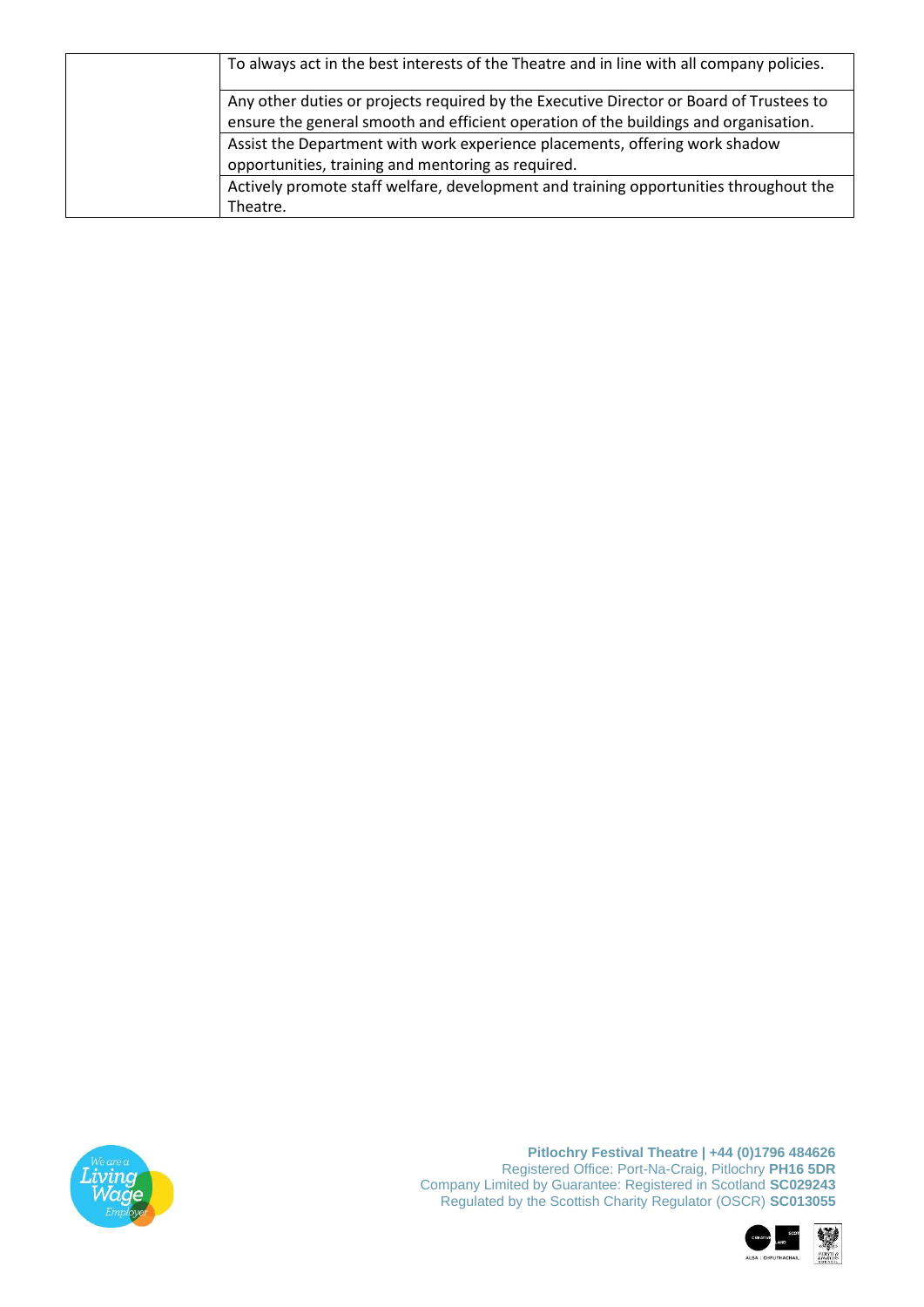## **Person Specification**



## **Our purpose and our values**

We exist to improve lives by sharing Pitlochry with the world and the world with Pitlochry.

We do this:

- By creating theatre that excites, engages, and challenges.
- By inspiring imaginations, senses of adventure, and new levels of understanding that change worlds.
- By nurturing environments to encourage wellbeing, growth, connection, and a sense of belonging.
- By exploring new ways of seeing and collaborating.

In everything we do we are creative and respectful and in every situation we are collaborative and empowering.

## **Personal behaviours and style**

We are looking for people who share our core values and can demonstrate their commitment to:

- Commitment to Excellence
- Teamwork
- Creativity
- Inspirational sense of belonging
- A nurturing environment

The successful candidate will need to be able to demonstrate the following skills, experience and attributes in both the written application and the interview process:

| <b>Requirements</b>                           | <b>Essential</b>                                                                                              | <b>Desirable</b>                                                                                | Assessment<br><b>Method</b> |
|-----------------------------------------------|---------------------------------------------------------------------------------------------------------------|-------------------------------------------------------------------------------------------------|-----------------------------|
| <b>Qualifications and</b><br><b>Knowledge</b> | Educated to degree level, or<br>equivalent proven work<br>experience                                          |                                                                                                 | Application/<br>Interview   |
|                                               | Experience of working in a<br>fundraising environment                                                         | Working knowledge and<br>experience in use of Spektrix                                          | Application/<br>Interview   |
|                                               | Experience in using and<br>overseeing databases, ideally in a<br>fundraising or customer relations<br>context | Experience of working in a<br>customer serving<br>environment.                                  | Application/<br>Interview   |
|                                               | Experience in organising events                                                                               | Experience of dealing with a<br>range of customers and<br>resolving customer service<br>issues. | Application/<br>Interview   |
|                                               |                                                                                                               | Up to date knowledge of data<br>protection legislation                                          |                             |